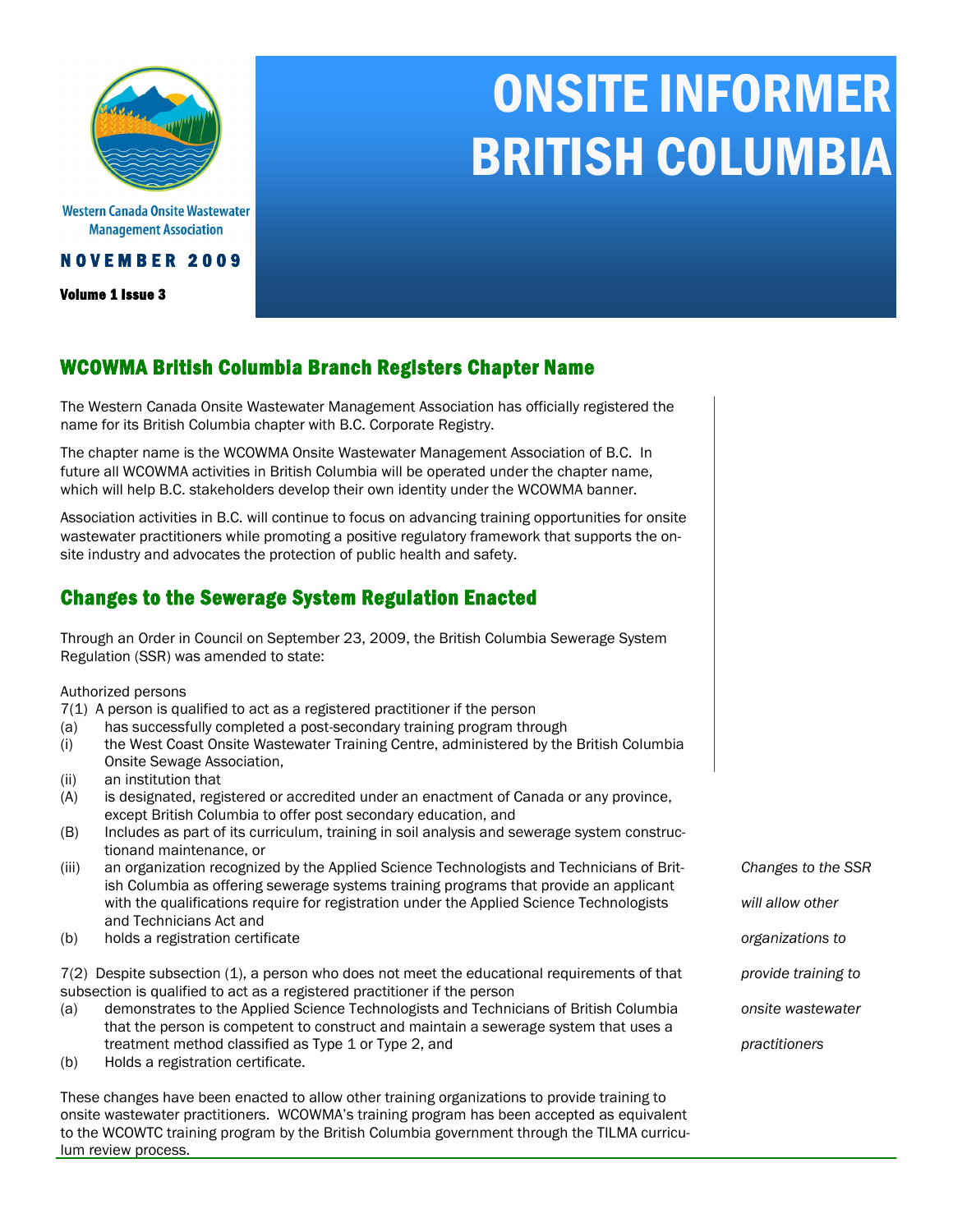# Western Canada Onsite Wastewater Management Association

## CSA B65, National Installation Code for Decentralized Wastewater Systems Now Available for Public Review

The following notice has been sent out to Onsite wastewater Stakeholders by Abram Murra from the Canadian Standards Association. The CSA invites comments from the industry on this new code. *Feedback requested on*

Dear All,

*National Installation* 

*the new CSA B65* 

*Code*

Please note that CSA B65, National installation code for decentralized wastewater systems is now available for public review. You can download the draft standard from the following link: [https://review.csa.ca/opr/opr\\_list.asp.](https://review.csa.ca/opr/opr_list.asp) Alternatively, you can go to our website [\(www.csa.ca\)](http://www.csa.ca) and click on the Public Review link on the top right hand side of the page.

Please submit your comments no later than Wednesday, December 30, 2009 using the attached template.

<<Public Review Comment Template, B65.doc>>

Sincerely,

Abraham I. Murra, P.Eng. Project Manager, Built Environment Web: [www.csa.ca](http://www.csa.ca) [<http://www.csaca/](http://www.csaca/) Canadian Standards Association 5060 Spectrum Way, Suite 100 Tel.: 416.747.4186 | Fax: 416.401.6969 Mississauga, Ontario, L4W 5N6 E-mail: [abraham.murra@csa.ca](mailto:abraham.murra@csa.ca) Canada

#### Pressure Distribution Workshop in Vernon Well Attended

A successful pressure distribution training workshop was held in Vernon on October 16. Over 40 participants worked through the pressure distribution design process and the application and benefits of timed dosing. Following the classroom component of the training, participants constructed a pressure distribution system with timed dosing and tested it for a five foot squirt height.

Onsite wastewater practitioners in B.C. have indicated a keen interest in practical training. With that in mind, WCOWMA will continue to develop and deliver workshops to meet this demand.

A pumps and controls workshop is being planned for delivery in early February.

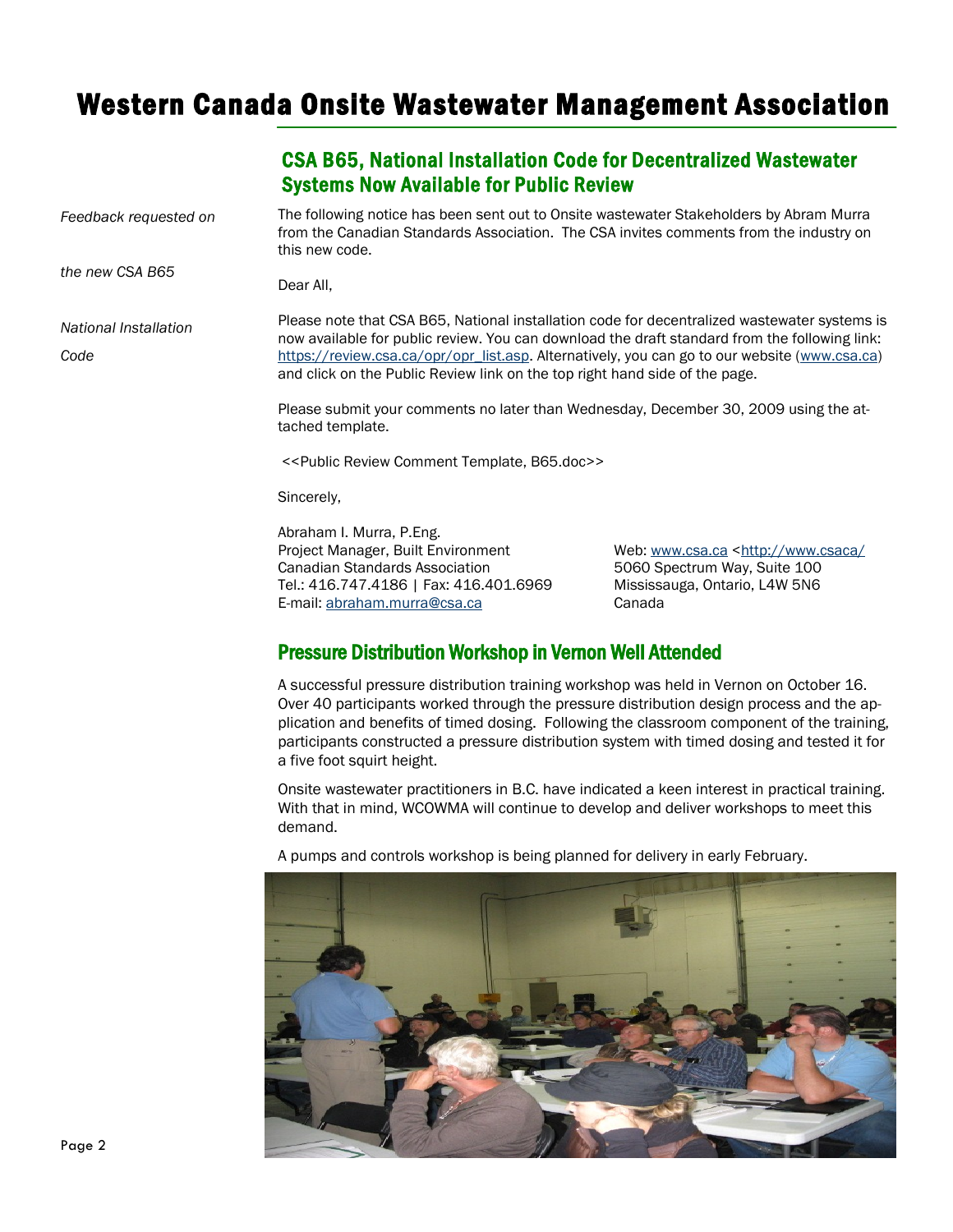## Concern Over Transfer of Certification Remains

With the advent of TILMA and the recent changes to the Sewerage System Regulation, onsite wastewater stakeholders should have a degree of confidence that training they have completed in or from other jurisdictions will be recognized in British Columbia. Despite rumours to the contrary, a Private Sewage Disposal Ticket from Alberta, is recognized as equivalent to the B.C. ROWP Installer/Planner designation.

Participants who successfully complete the Installer Training Program offered by either the Western Canada Onsite Wastewater Management Association or the Alberta Onsite Wastewater Management Association will receive a Certificate of Training. With that Certificate of Training, applicants may apply to Alberta Municipal Affairs for a Private Sewage Disposal System Ticket.

Upon receipt of the PSDS Ticket, the Certified Practitioner may now apply to ASTTBC for a transfer of certification under TILMA. The candidate will then be subject to an open book Jurisprudence Examination which will test their knowledge of the British Columbia Standard Practice Manual and the ASTTBC Code of Ethics. Upon successful completion of the Jurisprudence Examination and payment of the Examination Fee, the candidate will then receive their ROWP Installer/Planner designation.

Several candidates holding Alberta PSDS Tickets have followed this process and have been successful in receiving their ROWP Installer/Planner Designation.

Under TILMA, Alberta Certification (PSDS Tickets) must be recognized in British Columbia and B.C. ROWP Planner/Installers must be recognized in Alberta. The Jurisprudence Examination must be open book and may take no longer than four hours to complete.

More information on transferring Alberta PSDS Certification to BC ROWP Installer/Planner is available on the ASTTBC website at:

http://wastewater.asttbc.org/p/information.php

Or

Contact the WCOWMA office for more information on training and certification equivalency.

*Under TILMA onsite wastewater practitioners certified in other jurisdictions are eligible to apply for and receive ROWP Installer/ planner designation*

## Interested in Becoming an Instructor?

As WCOWMA's training program expands, instructors will be needed to provide valuable industry training. WCOWMA has a policy of incorporating a team teaching approach. Classes are taught with two instructors present. An academic instructor presents the scientific and theory while the practical instructor provides the practical application training based on years of experience in the industry. Both academic and practical instructors have a solid background in the onsite industry and 'trench' experience.

WCOWMA sees value in having local instructors deliver the training in their region.

If becoming an industry trainer interests you, please contact the WCOWMA office for further information. Applicants will be required to meet the education and experience requirements of the WCOWMA instructors profile.